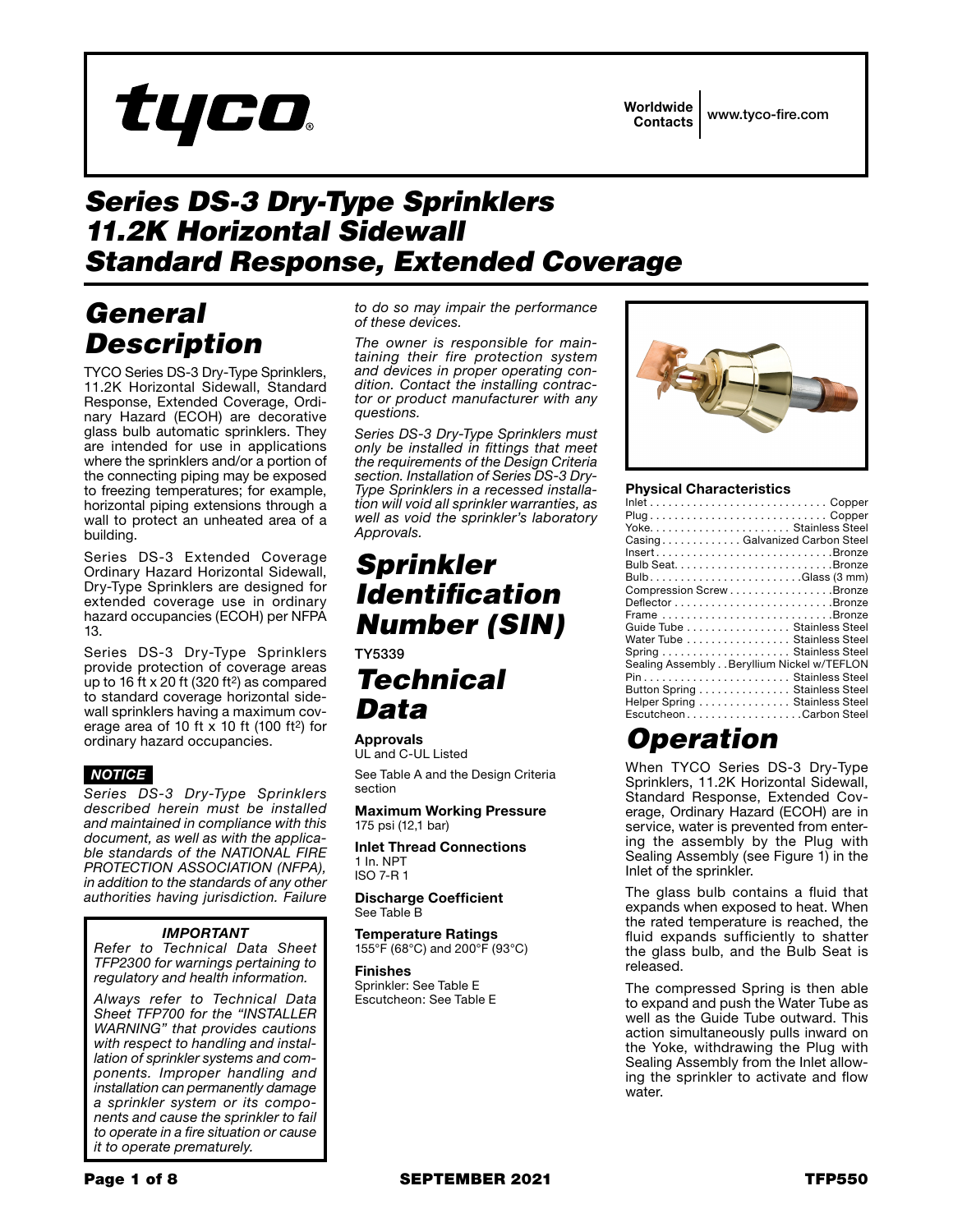

*ASSEMBLY*

| <b>Temperature</b><br>Rating | <b>Bulb</b><br><b>Color Code</b> | <b>SPRINKLER FINISH</b>        |                         |                           |  |
|------------------------------|----------------------------------|--------------------------------|-------------------------|---------------------------|--|
|                              |                                  | <b>Natural</b><br><b>Brass</b> | Chrome<br><b>Plated</b> | White<br><b>Polyester</b> |  |
| 155°F (68°C)                 | Red                              | 1, 2                           |                         |                           |  |
| 200°F (93°C)                 | Green                            |                                |                         |                           |  |

#### Notes:

1. Listed by Underwriters Laboratories, Inc. (maximum order length of 48 in.)

2. Listed by Underwriters Laboratories for use in Canada (maximum order length of 48 in.).

*TABLE A*

### *SERIES DS-3 HORIZONTAL SIDEWALL DRY-TYPE SPRINKLERS EXTENDED COVERAGE, ORDINARY HAZARD (TY5339) LABORATORY LISTINGS AND APPROVALS*

# *Design Criteria*

The TYCO Series DS-3 Dry-Type Sprinklers, 11.2K Horizontal Sidewall, Standard Response, Extended Coverage, Ordinary Hazard (ECOH) are for use in ordinary hazard occupancies with noncombustible unobstructed construction and with a ceiling slope not exceeding 2 in. per foot (9.2°), using the design criteria provided in Table C, as well as any additional requirements specified in NFPA 13 for Extended Coverage Sidewall Spray Sprinklers.

A 36 in. (914 mm) clearance must be maintained between the top of the sprinkler deflector and any miscellaneous storage.

Series DS-3 Dry-Type Sprinklers may be installed on sloped ceilings in loading docks with a maximum roof slope of 4 in. per foot (18.4°) as shown in Figure 8 and using the design criteria provided in Table C.

### Sprinkler Fittings

Install 1 in. NPT Series DS-3 Dry-Type Sprinklers in the 1 in. NPT outlet or run of the following fittings:

- malleable or ductile iron threaded tee fittings that meet the dimensional requirements of ANSI B16.3 (Class 150)
- cast iron threaded tee fittings that meet the dimensional requirements of ANSI B16.4 (Class 125)

Do not install Series DS-3 Dry-Type Sprinklers into elbow fittings. The Inlet of the sprinkler can contact the interior of the elbow.

The unused outlet of the threaded tee is plugged as shown in Figure 6.

Series DS-3 Dry-Type Sprinklers can also be installed in the 1 in. NPT outlet of a GRINNELL Figure 730 Mechanical Tee. However, the use of the Figure 730 Tee for this arrangement is limited to wet pipe systems.

| Length,              | K-factor,              |
|----------------------|------------------------|
| in.                  | gpm/psi <sup>1/2</sup> |
| (mm)                 | $(lpm/bar^{1/2})$      |
| 2-1/2 to 14-3/4      | 11.2                   |
| (63 mm to 375 mm)    | (161, 3)               |
| 15 to 18-3/4         | 10.9                   |
| (381 mm to 476 mm)   | (157,0)                |
| 19 to 23             | 10.8                   |
| (483 mm to 584 mm)   | (155, 5)               |
| 23-1/4 to 26-3/4     | 10.7                   |
| (591 mm to 679 mm)   | (154, 1)               |
| 27-1/4 to 31-1/4     | 10.6                   |
| (692 mm to 794 mm)   | (152, 6)               |
| 31-1/2 to 35-1/4     | 10.5                   |
| (800 mm to 895 mm)   | (151, 2)               |
| 35-1/2 to 39-1/2     | 10.4                   |
| (902 mm to 1003 mm)  | (149,8)                |
| 39-3/4 to 43-1/2     | 10.3                   |
| (1010 mm to 1105 mm) | (148, 3)               |
| 43-3/4 to 48         | 10.2                   |
| (111 mm to 1219 mm)  | (146,9)                |

Notes:

- K-factor Length is determined as follows:
- Flush: Order Length from Figure 2 plus 1/2 in. (12,7 mm) Deep: Order Length from Figure 4 plus 3-1/4 in.
- (82,6 mm) • Without Escutcheon: Order Length from Figure 5
- minus 2-1/4 in. (57,2 mm)

*TABLE B DISCHARGE COEFFICIENTS*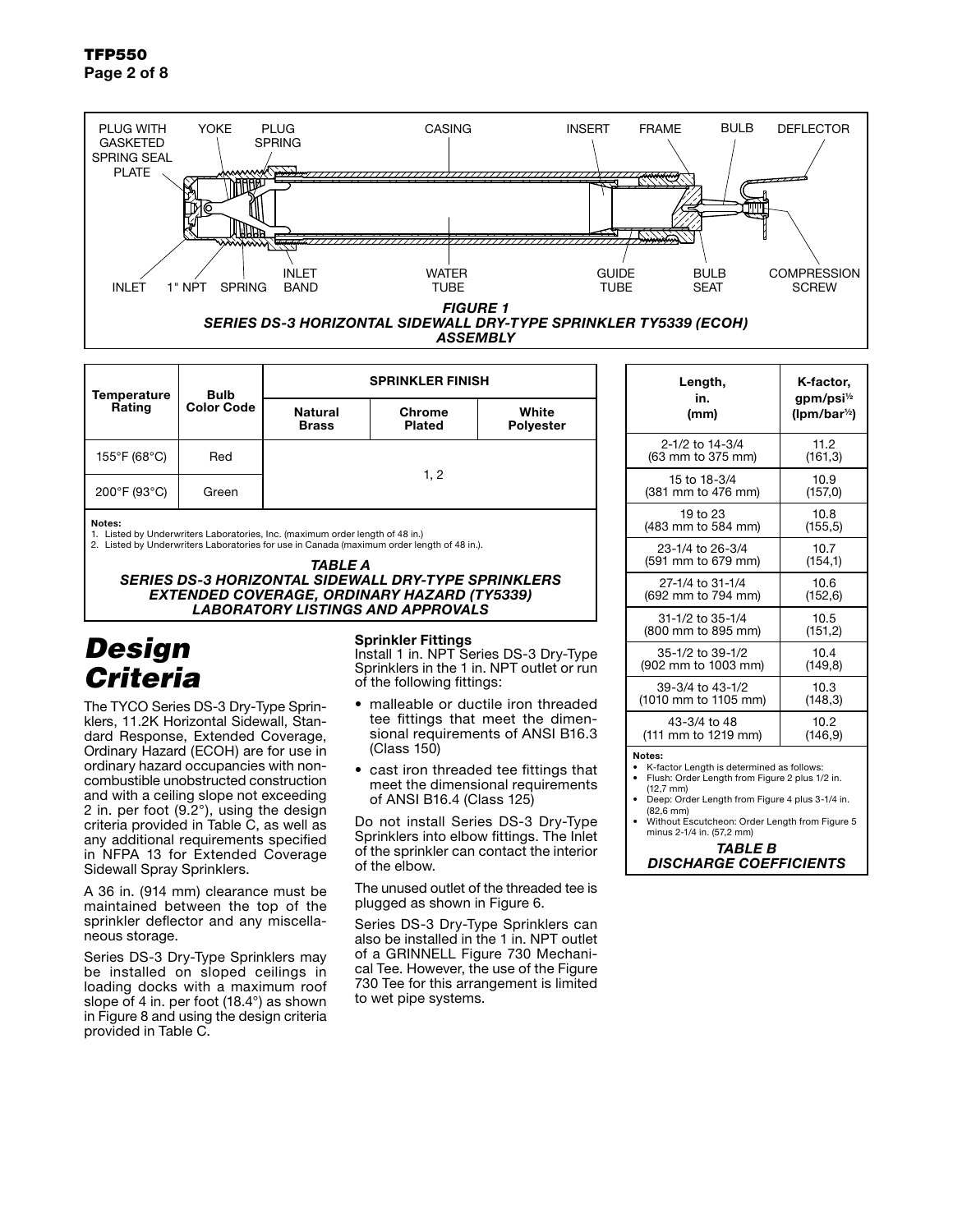| Application                                                                                   | Coverage<br>Area <sup>1</sup><br>W x L,<br>ft x ft<br>$(m \times m)$ | <b>Minimum</b><br>Flow <sup>2</sup> .<br>gpm<br>(lpm) | <b>Minimum</b><br>Pressure <sup>2</sup> .<br>psi<br>(bar) | Top of<br>Deflector-to-Ceiling<br>Distance <sup>3</sup> ,<br>in.<br>(mm) | Temperature<br><b>Rating</b> | <b>Minimum</b><br>$S$ pacing <sup>4</sup> ,<br>Ħ<br>(m) |
|-----------------------------------------------------------------------------------------------|----------------------------------------------------------------------|-------------------------------------------------------|-----------------------------------------------------------|--------------------------------------------------------------------------|------------------------------|---------------------------------------------------------|
| <b>Series DS-3 (TY5339)</b>                                                                   | 16 x 16<br>$(4.9 \times 4.4)$                                        | 38<br>(144)                                           | 11.5<br>(0,79)                                            |                                                                          |                              |                                                         |
| <b>Horizontal Sidewall</b><br><b>Dry-Type Sprinkler (ECOH)</b><br>OH Group 1 (0.15 gpm/sq.ft) | $16 \times 18$<br>$(4.9 \times 5.5)$                                 | 43<br>(163)                                           | 14.7<br>(1,01)                                            | 6 to 12<br>(150 to 300)                                                  | 155°F, 200°F                 | 8<br>(2,4)                                              |
| <b>Standard Response</b>                                                                      | 16 x 20<br>$(4.9 \times 6.1)$                                        | 48<br>(182)                                           | 18.4<br>(1, 27)                                           |                                                                          |                              |                                                         |
| <b>Series DS-3 (TY5339)</b>                                                                   | 16 x 16<br>$(4,9 \times 4,4)$                                        | 51<br>(193)                                           | 20.7<br>(1, 43)                                           |                                                                          | $(68^{\circ}C, 93^{\circ}C)$ |                                                         |
| <b>Horizontal Sidewall</b><br><b>Dry-Type Sprinkler (ECOH)</b><br>OH Group 2 (0.20 gpm/sq.ft) | $16 \times 18$<br>$(4.9 \times 5.5)$                                 | 58<br>(220)                                           | 26.8<br>(1, 85)                                           |                                                                          |                              |                                                         |
| <b>Standard Response</b>                                                                      | 16 x 20<br>$(4,9 \times 6,1)$                                        | 64<br>(242)                                           | 32.7<br>(2, 25)                                           |                                                                          |                              |                                                         |

Notes:

1. Backwall (where sprinkler is located) by sidewall (length of throw).

2. Requirement is based on minimum flow in GPM from each sprinkler. The indicated residual pressures are based on the nominal K-factor of 11.2.

3. The centerline of the sprinkler waterway is located below the deflector as shown in Figures 2, 3, and 4.<br>4. Minimum spacing is for lateral distance between sprinklers located along a single wall. Otherwise adjacent spri on an opposite wall, or pendent sprinklers) must be located outside of the maximum listed protection area of the extended coverage sidewall sprinkler being utilized.

#### *TABLE C SERIES DS-3 EXTENDED COVERAGE HORIZONTAL SIDEWALL DRY-TYPE SPRINKLERS UL AND C-UL LISTING COVERAGE AND FLOW RATE CRITERIA*

|                                   | Temperatures for Heated Area <sup>1</sup>                   |                 |                 |  |  |
|-----------------------------------|-------------------------------------------------------------|-----------------|-----------------|--|--|
| <b>Ambient Temperature</b>        | $40^{\circ}$ F                                              | $50^{\circ}$ F  | $60^{\circ}$ F  |  |  |
| <b>Exposed to</b>                 | $(4^{\circ}C)$                                              | $(10^{\circ}C)$ | $(16^{\circ}C)$ |  |  |
| <b>Discharge End of Sprinkler</b> | Minimum Exposed Barrel Length <sup>2</sup> ,<br>in.<br>(mm) |                 |                 |  |  |
| $40^{\circ}$ F<br>$(4^{\circ}C)$  | 0                                                           | 0               | 0               |  |  |
| $30^{\circ}$ F<br>$(-1^{\circ}C)$ | 0                                                           | 0               | 0               |  |  |
| $20^{\circ}$ F<br>$(-7^{\circ}C)$ | 4<br>(100)                                                  | 0               | 0               |  |  |
| $10^{\circ}$ F                    | 8                                                           | 1               | 0               |  |  |
| $(-12^{\circ}C)$                  | (200)                                                       | (25)            |                 |  |  |
| $0^{\circ}$ F                     | 12                                                          | 3               | 0               |  |  |
| $(-18^{\circ}C)$                  | (305)                                                       | (75)            |                 |  |  |
| $-10^{\circ}$ F                   | 14                                                          | $\overline{4}$  | 1               |  |  |
| $(-23^{\circ}C)$                  | (355)                                                       | (100)           | (25)            |  |  |
| $-20^{\circ}$ F                   | 14                                                          | 6               | 3               |  |  |
| $(-29^{\circ}C)$                  | (355)                                                       | (150)           | (75)            |  |  |
| $-30^{\circ}$ F                   | 16                                                          | 8               | 4               |  |  |
| $(-34^{\circ}C)$                  | (405)                                                       | (200)           | (100)           |  |  |
| $-40^{\circ}$ F                   | 18                                                          | 8               | 4               |  |  |
| $(-40^{\circ}C)$                  | (455)                                                       | (200)           | (100)           |  |  |
| $-50^{\circ}$ F                   | 20                                                          | 10              | 6               |  |  |
| $(-46^{\circ}C)$                  | (510)                                                       | (255)           | (150)           |  |  |
| $-60^{\circ}F$                    | 20                                                          | 10              | 6               |  |  |
| $(-51^{\circ}C)$                  | (510)                                                       | (255)           | (150)           |  |  |

Notes:

1. For protected area temperatures that occur between values listed above, use the next cooler temperature. 2. These lengths are inclusive of wind velocities up to 30 mph (18,6 kph).

> *TABLE D EXPOSED SPRINKLER BARRELS IN WET PIPE SYSTEMS MINIMUM RECOMMENDED LENGTHS*

The configuration shown in Figure 7 is only applicable for wet pipe systems where the sprinkler fitting and waterfilled pipe above the sprinkler fitting are not subject to freezing and where the length of the Dry-Type Sprinkler has the minimum exposure length depicted in Figure 10. See the Exposure Length section.

For wet pipe system installations of 1 in. NPT Series DS-3 Dry-Type Sprinklers connected to CPVC piping, use only the following TYCO CPVC fittings:

- 1 in. x 1 in. NPT Female Adapter (P/N 80145)
- 1 in. x 1 in. x 1 in. NPT Sprinkler Head Adapter Tee (P/N 80249)

For dry pipe system installations, use only the side outlet of maximum 2 1/2 in. reducing tee when locating Series DS-3 Dry-Type Sprinklers directly below the branch line. Otherwise, use the configuration shown in Figure 6 to assure complete water drainage from above Series DS-3 Dry-Type Sprinklers and the branch line. Failure to do so may result in pipe freezing and water damage.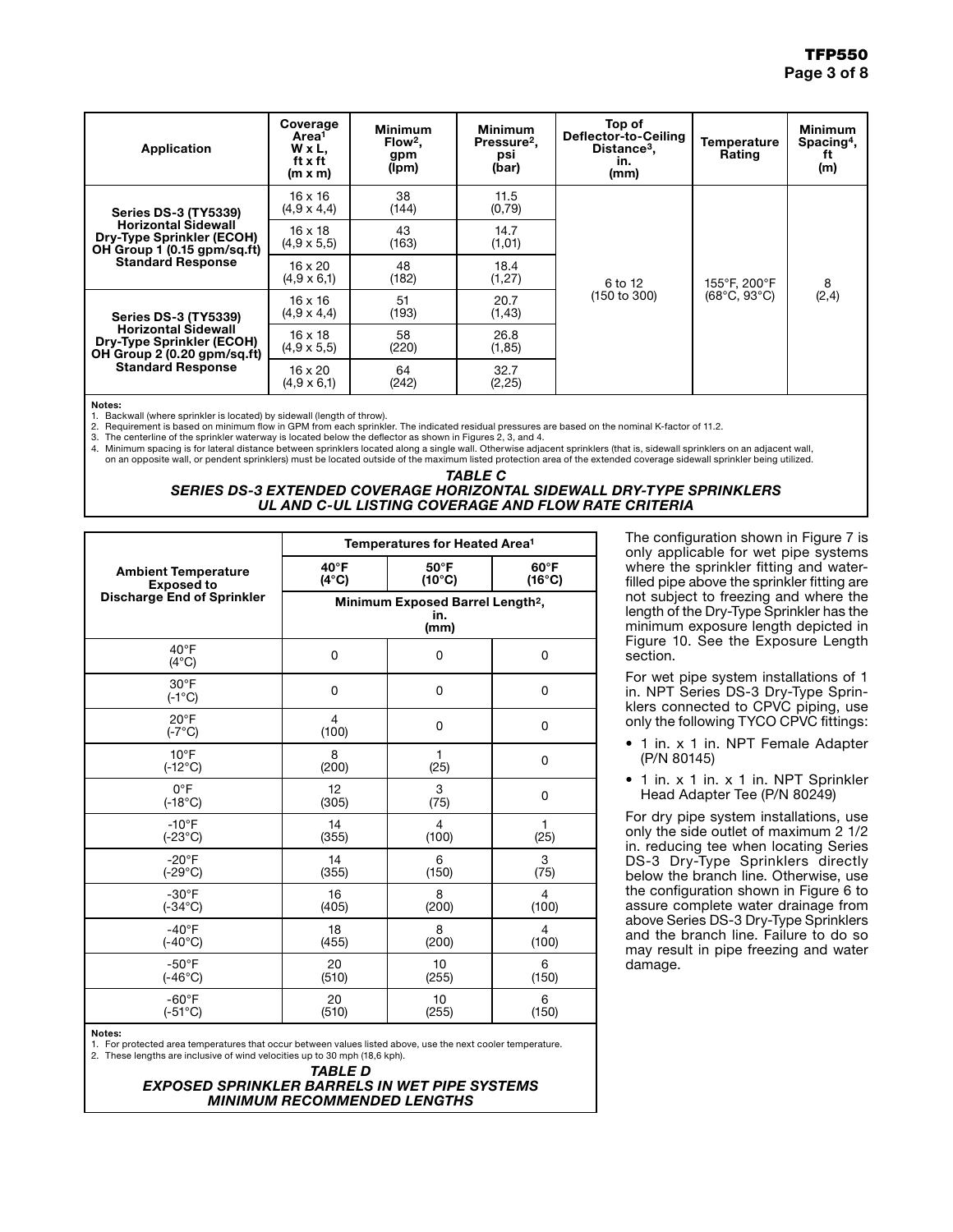

# *NOTICE*

*Do not install Series DS-3 Dry-Type Sprinklers into any other type fitting. Failure to use the appropriate fitting may result in one of the following:*

- *• failure of the sprinkler to operate properly due to formation of ice over the Inlet Plug or binding of the Inlet Plug*
- *• insufficient engagement of the Inlet pipe-threads with consequent leakage*

### Drainage

In accordance with the minimum requirements of the NATIONAL FIRE PROTECTION ASSOCIATION for dry pipe sprinkler systems, branch, cross, and feed-main piping connected to Dry Sprinklers and subject to freezing temperatures must be pitched for proper drainage.

### Exposure Length

When using Dry Sprinklers in wet pipe sprinkler systems to protect areas subject to freezing temperatures, use Table D to determine a sprinkler's appropriate exposed barrel length to prevent water from freezing in the connecting pipes due to conduction. The exposed barrel length measurement must be taken from the face of the sprinkler fitting to the surface of the structure or insulation that is exposed to the heated area. See Figure 7 for an example.

For protected area temperatures between those given above, the minimum recommended length from the face of the fitting to the outside of the protected area may be determined by interpolating between the indicated values.

### Clearance Space

In accordance with NFPA 13, when connecting an area subject to freezing and an area containing a wet pipe sprinkler system, the clearance space around the sprinkler barrel of Dry-Type Sprinklers must be sealed. Due to temperature differences between two areas, the potential for the formation of condensation in the sprinkler and subsequent ice build-up is increased. If this condensation is not controlled, ice build-up can occur that might damage the Dry-Type Sprinkler and/or prevent proper operation in a fire situation.

Use of the Model DSB-2 Dry Sprinkler Boot, described in Technical Data Sheet TFP591 and shown in Figure 9, can provide the recommended seal.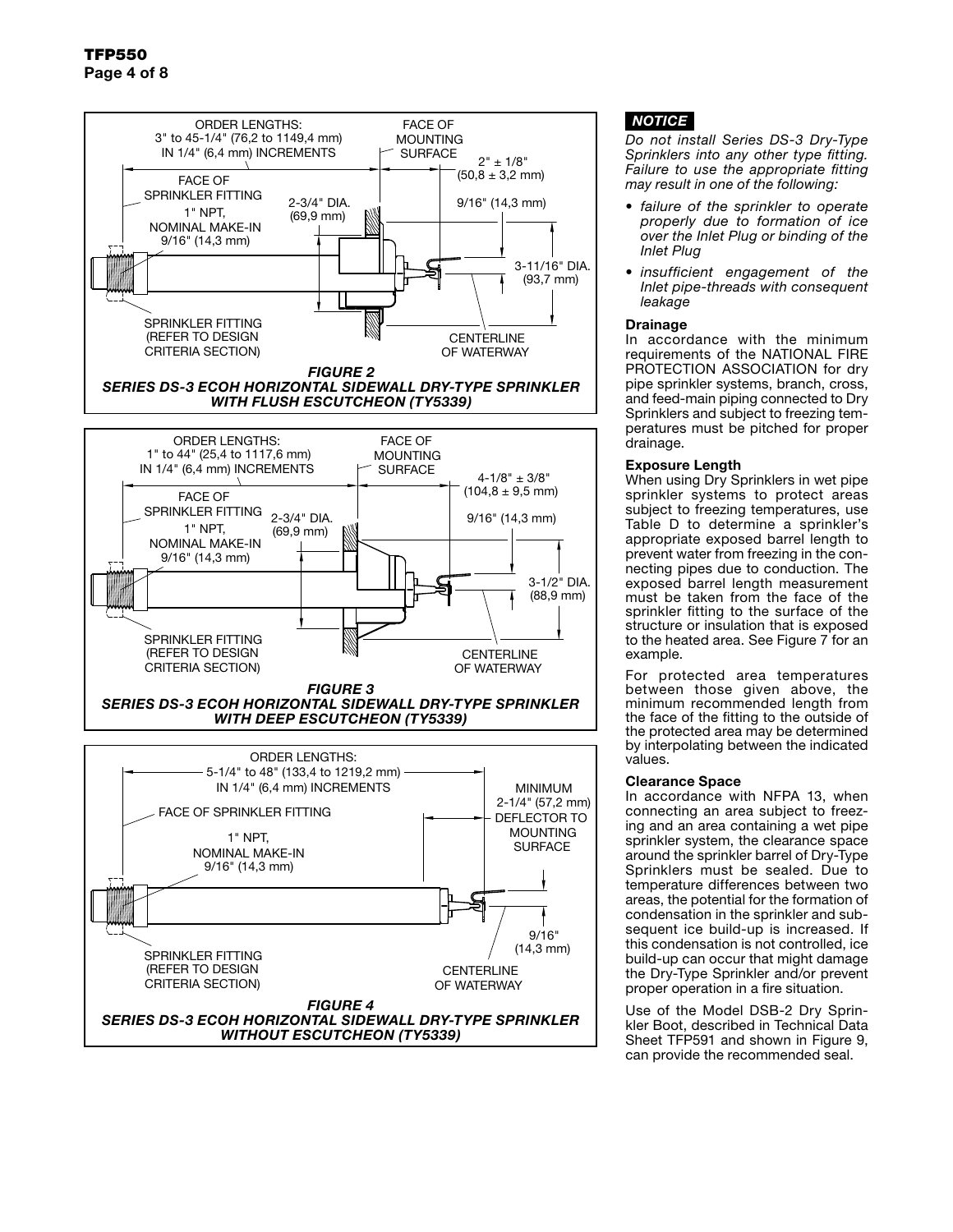# TFP550 Page 5 of 8

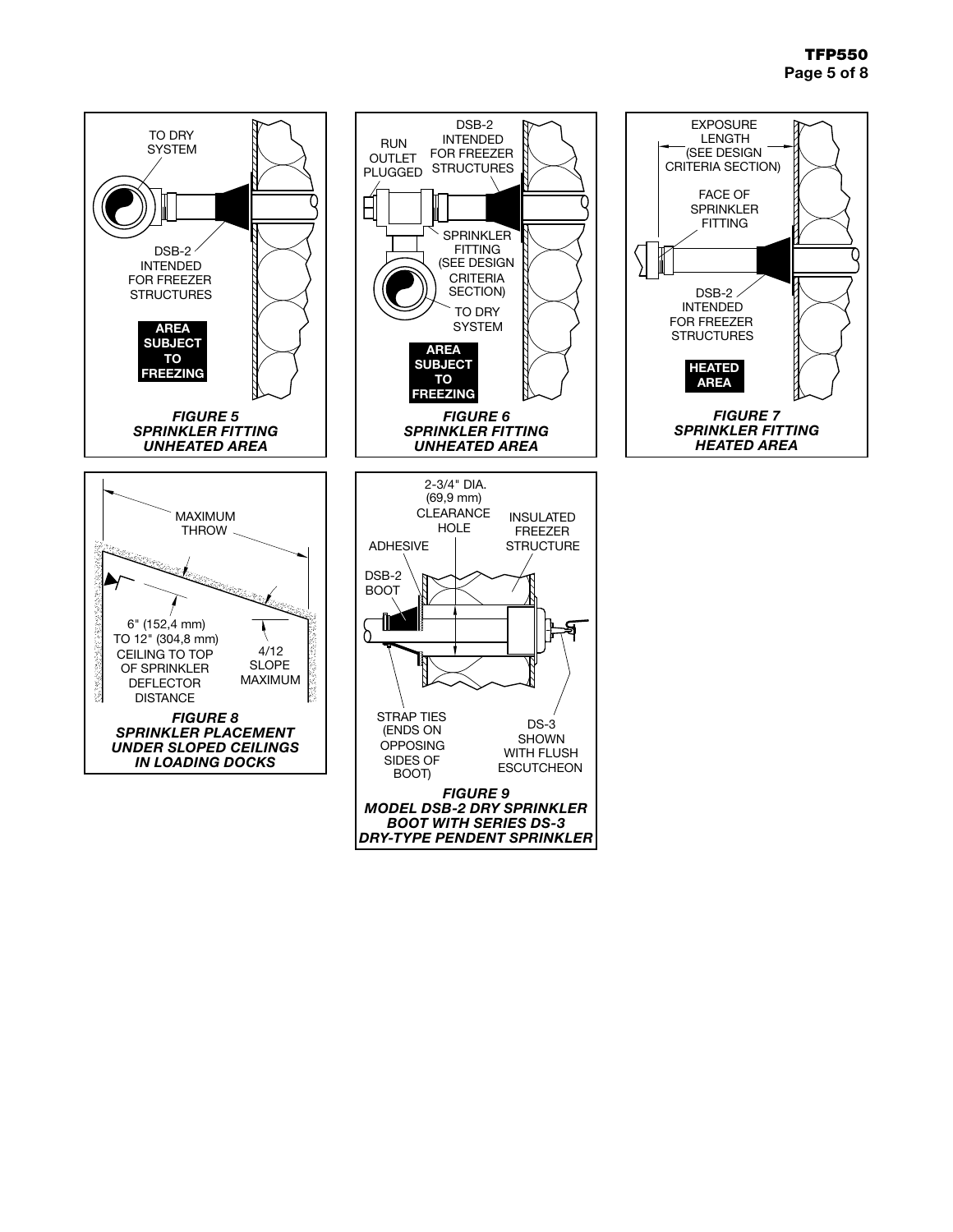# *Installation*

TYCO Series DS-3 Dry-Type Sprinklers, 11.2K Horizontal Sidewall, Standard Response, Extended Coverage, Ordinary Hazard (ECOH) must be installed in accordance with this section.

### General Instructions

Series DS-3 Dry-Type Sprinklers must only be installed in fittings that meet the requirements of the Design Criteria section. See the Design Criteria section for other important requirements regarding piping design and sealing of the clearance space around the Sprinkler Casing. With reference to Figure 10, do not grasp the sprinkler by the deflector. Failure to follow this instruction may impair performance of the device.

Do not install any bulb-type sprinkler if the bulb is cracked or there is a loss of liquid from the bulb. With the sprinkler held horizontally, a small air bubble should be present. The diameter of the air bubble is approximately 1/16 in. (1,6 mm) for the 135°F (57°C) rating to 1/8 in. (3,2 mm) for the  $360^{\circ}$ F (182 $^{\circ}$ C) rating.

A leak-tight 1 in. NPT sprinkler joint should be obtained by applying a minimum-to-maximum torque of 20 to 30 lb-ft (26,8 to 40,2 N·m). Higher levels of torque may distort the sprinkler Inlet with consequent leakage or impairment of the sprinkler.

Do not attempt to compensate for insufficient adjustment in an escutcheon plate by under or over-tightening the Sprinkler. Re-adjust the position of the sprinkler fitting to suit.

**Step 1.** Install horizontal sidewall sprinklers with the center line of waterway parallel to the ceiling and perpendicular to the back wall surface. The word "TOP" on the deflector must face upwards toward the ceiling.

**Step 2.** With a non-hardening pipethread sealant such as TEFLON applied to the Inlet threads, hand-tighten the sprinkler into the sprinkler fitting. Do not grasp the sprinkler by the deflector, see Figure 10.

**Step 3.** Wrench-tighten the sprinkler using either:

- a pipe wrench on the Inlet Band or the Casing, see Figure 1
- the W-Type 8 Sprinkler Wrench on the Wrench Flat, see Figure 11

Apply the Wrench Recess of the W-Type 8 Sprinkler Wrench to the Wrench Flat.



*Note: If sprinkler removal becomes necessary, remove the sprinkler using the same wrenching method noted above. Sprinkler removal is easier when a non-hardening sealant was used and torque guidelines were followed. After removal, inspect the sprinkler for damage.*

**Step 4.** After applying a wall finish, slide on the outer piece of the escutcheon until it comes in contact with the mounting surface.

For Deep Escutcheons, slide the outer skirt over the inner cup to make firm contact with the mounting surface.

# *Care and Maintenance*

TYCO Series DS-3 Dry-Type Sprinklers, 11.2K Horizontal Sidewall, Standard Response, Extended Coverage, Ordinary Hazard (ECOH) must be maintained and serviced in accordance with this section.

Before closing a fire protection system main control valve for maintenance work on the fire protection system that it controls, obtain permission to shut down the affected fire protection systems from the proper authorities and notify all personnel who may be affected by this action.

Absence of the outer piece of an escutcheon, which is used to cover a clearance hole, may delay the time to sprinkler operation in a fire situation.

A Vent Hole is provided in the Bulb Seat (Figure 1) to indicate if the Dry Sprinkler is remaining dry. Evidence of leakage from the Vent Hole indicates potential leakage past the Inlet seal and the need to remove the sprinkler to determine the cause of leakage; for example, an improper installation or an ice plug.



Close the fire protection system control valve and drain the system before removing the sprinkler.

Sprinklers which are found to be leaking or exhibiting visible signs of corrosion must be replaced.

Automatic sprinklers must never be painted, plated, coated, or otherwise altered after leaving the factory. Modified sprinklers must be replaced. Sprinklers that have been exposed to corrosive products of combustion, but have not operated, should be replaced if they cannot be completely cleaned by wiping the sprinkler with a cloth or by brushing it with a soft bristle brush.

Care must be exercised to avoid damage to the sprinklers – before, during, and after installation. Sprinklers damaged by dropping, striking, wrench twist/slippage, or the like, must be replaced. Also, replace any sprinkler that has a cracked bulb or that has lost liquid from its bulb, see the Installation Section.

The owner is responsible for the inspection, testing, and maintenance of their fire protection system and devices in compliance with this document, as well as with the applicable standards of the NATIONAL FIRE PROTECTION ASSOCIATION, such as NFPA 25, in addition to the standards of any other authorities having jurisdiction. Contact the installing contractor or product manufacturer with any questions.

Automatic sprinkler systems are recommended to be inspected, tested, and maintained by a qualified Inspection Service in accordance with local requirements and/or national codes.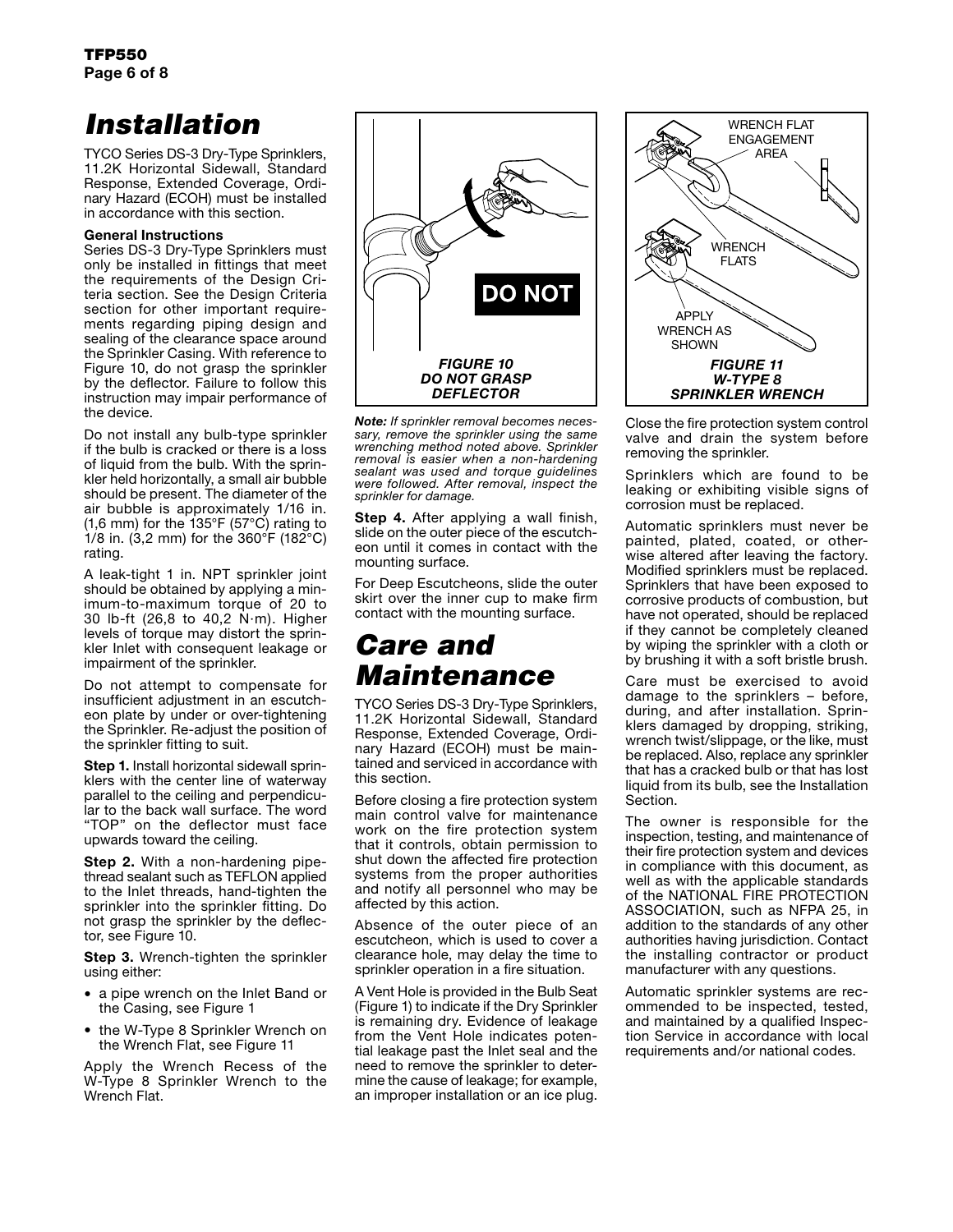|     | <b>ESCUTCHEON TYPE</b>                                             |   | <b>SPRINKLER</b><br><b>FINISH</b>  | <b>ESCUTCHEON</b><br><b>FINISH1</b> |     | <b>ORDER</b><br>LENGTH <sup>2</sup> |
|-----|--------------------------------------------------------------------|---|------------------------------------|-------------------------------------|-----|-------------------------------------|
| 161 | <b>Flush Escutcheon</b><br>$(1 \text{ in. } NPT)$ , 155°F (68°C)   |   | <b>NATURAL</b><br><b>BRASS</b>     | <b>BRASS</b><br><b>PLATED</b>       | 055 | 5.50 in.                            |
| 163 | Flush Escutcheon<br>(1 in. NPT), 200°F (93°C)                      |   | <b>SIGNAL WHITE</b>                | <b>SIGNAL WHITE</b>                 | 082 | $8.25$ in.                          |
| 171 | Deep Escutcheon<br>$(1 \text{ in. } NPT)$ , 155°F (68°C)           |   | 4<br>(RAL9003)<br><b>POLYESTER</b> | (RAL9003)<br><b>POLYESTER</b>       | 180 | 18.00 in.                           |
| 173 | Deep Escutcheon<br>$(1 \text{ in. } NPT)$ , 200°F (93°C)           | 9 | <b>CHROME</b><br><b>PLATED</b>     | <b>CHROME</b><br><b>PLATED</b>      | 187 | 18.75 in.                           |
| 151 | <b>Without Escutcheon</b><br>$(1 \text{ in. } NPT)$ , 155°F (68°C) | 0 | <b>CHROME</b>                      | SIGNAL WHITE<br>(RAL9003)           | 372 | 37.25 in.                           |
| 153 | Without Escutcheon<br>$(1 \text{ in. } \text{NPT})$ , 200°F (93°C) |   | <b>PLATED</b>                      | <b>POLYESTER</b>                    | 480 | 48.00 in.                           |

red per Figures 2, 3 & 4.

2. Figure measurement is taken, round it to the nearest 1/4 in. increment.<br>3. After the measurement is taken, round it to the nearest 1/4 in. increment.<br>\* Use Prefix "I" for ISO 7-R1 Connection (e.g., I-61-161-1-055).

**TABLE E SERIES DS-3 HORIZONTAL SIDEWALL, DRY-TYPE SPRINKLERS (ECOH) PART NUMBER SELECTION** 

# **Limited Warranty**

For warranty terms and conditions, visit www.tyco-fire.com.

# **Ordering Procedure**

Contact your local distributor for availability. When placing an order, indicate the full product name, including description and Part Number (P/N).

#### **Dry-Type Sprinklers**

When ordering Series DS-3 Dry-Type Sprinklers, 11.2K Horizontal Sidewall, Standard Response, Extended Coverage, Ordinary Hazard (ECOH), specify the following information:

- SIN TY5339
- Order Length:

Dry-Type Sprinklers are furnished based upon Order Length as measured from the face of the wall to the face of the sprinkler fitting, see Figures 2, 3 & 4. After the measurement is taken, round it to the nearest 1/4 in. increment.

• Inlet Thread Connections: 1 In. NPT (Standard)

**ISO 7-R1** (For information on ISO Inlet Thread Connections, contact your Johnson Controls Sales Representative.)

- Temperature Rating
- Sprinkler Finish
- Escutcheon Type and Finish, as applicable
- Part Number from Table E

### **Replacement Escutcheons**

Order replacement escutcheons separately.

Specify: (specify type), (specify) finish, P/N (specify):

#### **Flush**

### Deep

| Chrome Plated  854812 |  |
|-----------------------|--|
|                       |  |

### **Sprinkler Wrench**

Specify W-Type 8 Sprinkler Wrench, P/N 56-892-1-001

#### **Sprinkler Boot**

Specify Model DSB-2 Dry Sprinkler Boot. P/N 63-000-0-002

This Part Number includes one (1) Boot, two (2) Strap Ties, and 1/3 oz of Adhesive (a sufficient quantity for installing one boot).